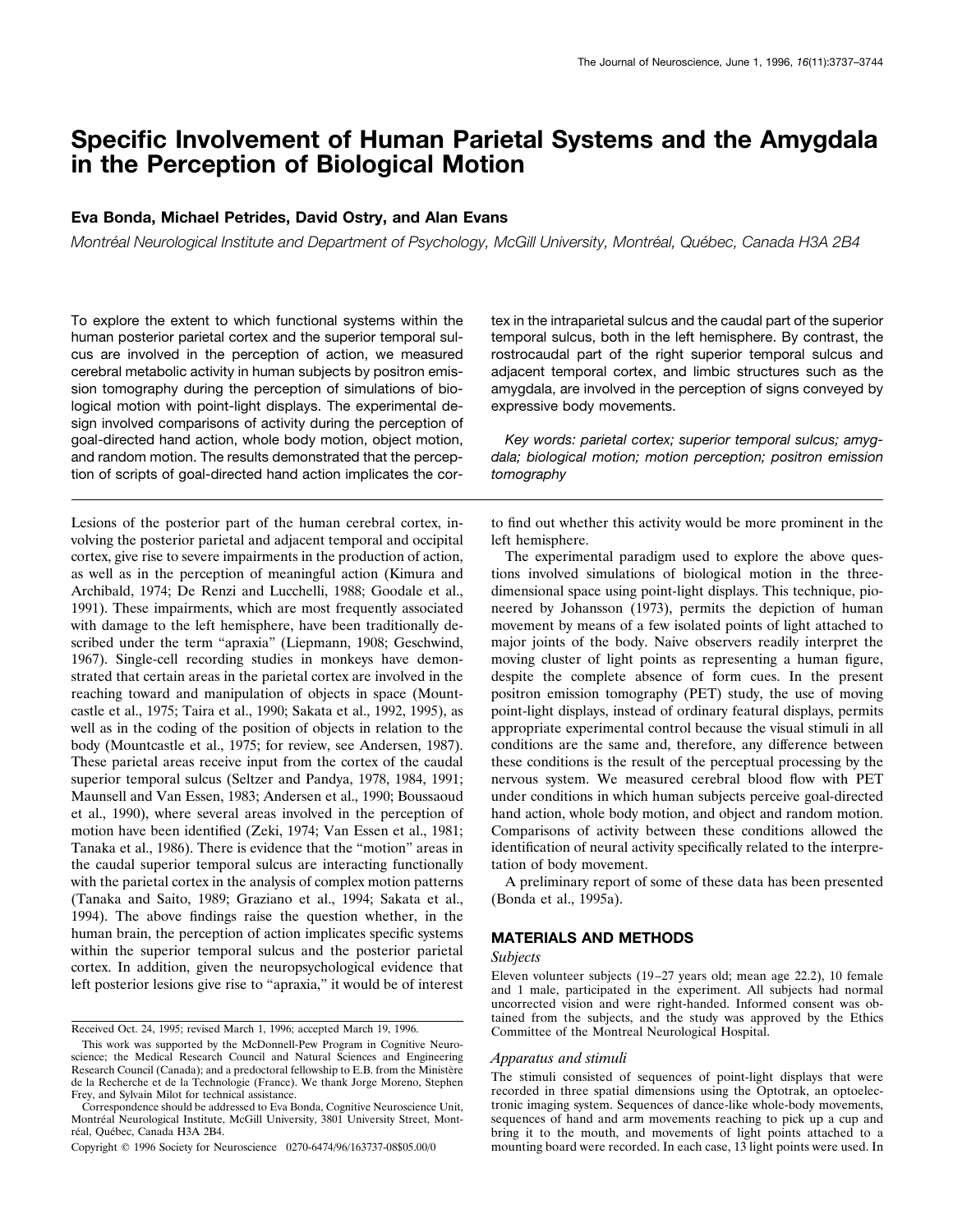all conditions, the shifting pattern of points was sampled at 100 Hz for 10 sec to create the point-light animation sequences.

The animation sequences were played back to the subjects on a computer monitor, and all trial-related events (display randomization, timing, etc.) were controlled by the computer. Each sequence consisted of the movements of the 13 light points (the recorded positions) seen against a black background. The 13 light points were visible at all times.

#### *Experimental procedure and design*

In the PET session, the subjects were tested under seven 60 sec scanning conditions, five of which constitute the present experiment. The order of these five conditions was balanced across subjects. Four conditions (body movement, hand action, object motion, and random motion) involved sequences of light points moving on the screen, and one condition (random static) involved static displays of such points. The subjects were asked to look at the point-light sequences very carefully because at the end of the scanning period, they would be given a memory test, during which they would have to recognize the sequences they saw. In each condition, four different sequences of point-lights were presented during scanning in blocks of four. Within each block, the four sequences were randomly presented. Thus, the subjects had equal exposure to all four sequences during the scan. The subjects were told to pay attention to the overall pattern of movement rather than to individual light points (in the four motion conditions), and to pay attention to the overall static display in the static condition. At the end of scanning in each condition, a recognition memory test was administered. During this test, eight sequences were presented; four of these were the ones presented during the scan and the other four were novel. The subject had to identify verbally the four familiar and the four new sequences.

All subjects were naive with regard to the stimulus material, and no practice session was administered before scanning. Each point-light sequence lasted 5 sec. The stimuli subtended  $16.5^{\circ}$  of visual angle. All light points disappeared during the inter-sequence interval, which was 0.5 sec for all conditions. The presentation of the sequences started  $\sim$ 10 sec before the onset of PET data collection.

*Body movement condition.* In this condition, the point-light sequences depicted a frontal plane view of a human figure that moved backward and forward and from left to right, yielding three-dimensional movements of the whole body to the viewer. These moving sequences left a powerful and immediate impression on the viewer of a person dancing. To produce the body motion sequences, infrared light-emitting diode markers were placed bilaterally on the shoulders, elbows, hands, hips, knees, and ankles. The hip and shoulder markers defined the trunk. An additional marker was used to record the position of the head. The constellation of 13 points remained visible throughout the duration of each sequence. During scanning, four sequences of different body motion patterns were presented in four blocks. In the post-scanning memory test, in which the subjects had to discriminate these four body motion sequences from four new ones, the mean accuracy of performance was 81.8 (range, 62.5– 100%). All subjects reported a compelling impression, obtained from the entire display, of a moving human body.

*Hand action condition.* In each sequence used in this condition, the 13 light points were placed on different parts of the hand: shoulder, elbow, wrist, and the two articulations defining the proximal phalanx of each finger. These sequences depicted a human left hand that reached out in space and simulated grasping a glass and bringing it to the mouth. All subjects reported a strong impression of perceiving this action. Four different sequences of the same hand action were presented in four blocks. In the post-scanning memory test, in which discrimination of these four hand action sequences from four new ones was required, the mean accuracy of performance was 81.8 (range, 50 –100%).

*Object motion condition*. The point-light sequences used here depicted an abstract geometrical stimulus configuration. These sequences were constructed by placing the 13 light points on a square board that was moved in all three spatial dimensions by the experimenter during the recording session. This resulted in a display in which the motions of the 13 light points were coherent (as opposed to random), and of comparable spectral distribution to the body movement displays. Each sequence was constructed by recording motion involving translations of the object in the lateral, vertical, and forward directions and rotations of the object around these spatial axes to produce movements of the object involving pitch, roll, and yaw. Four different object motion sequences were presented in four blocks during scanning. The mean accuracy of performance in the discrimination of these four object motion sequences from four new ones was 79.5% (range, 75–100%).

*Random motion condition*. In this condition, the sequences presented were random motion patterns. These sequences had been produced by systematically altering the three-dimensional positions of the 13 light points used in the body movement sequences. Each of the three spatial coordinates of each light point was shifted by different constant amounts (up to 1.2 m in body space). The shifted points moved in different directions and with different speeds. The resulting displays contained the same spectral information as the body movement condition but were "meaningless" to the subject. Four different random motion sequences were presented during scanning. Mean accuracy in the post-scanning memory test, in which the subjects had to discriminate these four random motion sequences from four new random motion sequences, was 71.6%  $(range, 50-100\%).$ 

*Random static condition*. The aim of this condition was to provide a control for the random motion condition so that comparison of activation between them would identify, within the context of our study, the human homolog of motion area MT/V5 described previously (Watson et al., 1993; Tootel et al., 1995). To generate the stimuli used in this condition, static frames were taken from the random motion condition sequences. The subjects were told that they would see a pattern of stationary light points and that they would have to try to attend to the overall pattern of points. The four stationary patterns of lights used in this condition were presented for the same duration as the sequences in the other conditions. Performance in discriminating between the four familiar and the four new static displays in the post-scanning test was  $53.4\%$  (range,  $12.5-62.5\%$ ).

### *PET and MRI data acquisition and analysis*

PET scans were obtained using the Scanditronix PC-2048B tomograph, which produces 15 image slices with a transverse image resolution of 4.6 – 6.4 mm and an axial resolution of 5.4 –7.1 mm. The regional distribution of cerebral blood flow (CBF) in experimental and control scanning conditions was measured by means of the water bolus  $H_2$ <sup>15</sup>O methodology (Raichle et al., 1983) without arterial blood sampling. The PET scans were of 60 sec duration. Each subject also underwent a high-resolution magnetic resonance imaging (MRI) scan (64 slices, 1 mm thick) obtained with a Philips ACS system (1.5 T). The MRI scans were resliced to be in register with the PET data (Evans et al., 1991). An orthogonal coordinate frame was then established on the basis of the anterior–posterior commissure line as identified in the MRI volume (Evans et al., 1992). These anatomical frame coordinates were used to apply a linear resampling of each matched pair of MRI and PET data sets into a standardized stereotaxic coordinate system (Talairach and Tournoux, 1988). The PET images were reconstructed with a 20 mm Hanning filter to overcome residual anatomical variability persisting after the stereotaxic standardization. These PET images were then normalized for global CBF value, and the mean intersubject state-dependent change in CBF was derived by subtracting the values in one state from those in another. The mean state-dependent change in CBF was converted to a *t* statistic volume by dividing each voxel by the mean SD in normalized CBF for all intracerebral voxels (Worsley et al., 1992). Individual MRI images were subjected to the same averaging procedure such that composite stereotaxic image volumes were obtained for both *t* statistic and MRI volumes. The transformed volumes were  $128 \times 128 \times 80$  voxels in extent and sampled at  $1.34 \times 1.72 \times 1.50$  mm in the *x*, *y*, and *z* dimensions, respectively. Anatomical and functional images were merged into a single data set (Evans et al., 1992), a procedure that allows the following: (1) direct observation of *t* statistic peaks (identified by an automatic peak-detection algorithm) on the MRI images; and (2) the anatomical correlation of extended zones of CBF change patterns that cannot be expressed in terms of isolated peaks.

The statistical significance of focal changes in CBF was determined by a method based on three-dimensional Gaussian random field theory (Worsley et al., 1992). For all peaks within the gray matter volume of 600 cm<sup>3</sup> or 200 resels (each of which has dimensions of  $20 \times 20 \times 7.6$  mm), the threshold for reporting a peak as significant was set at  $t = 3.5$ , corresponding to an uncorrected probability of  $p < 0.0004$  (two-tailed). A *t* value of 3.5 yields a false positive rate of 0.58 in the 200 resels explored. For predicted blood flow changes in particular brain areas, the threshold for significance was set at  $t = 3.00$ , corresponding to an uncorrected probability of  $p < 0.0013$ .

# **RESULTS**

Subtraction of CBF between conditions was used to reveal activity changes in one condition with reference to the other. In compar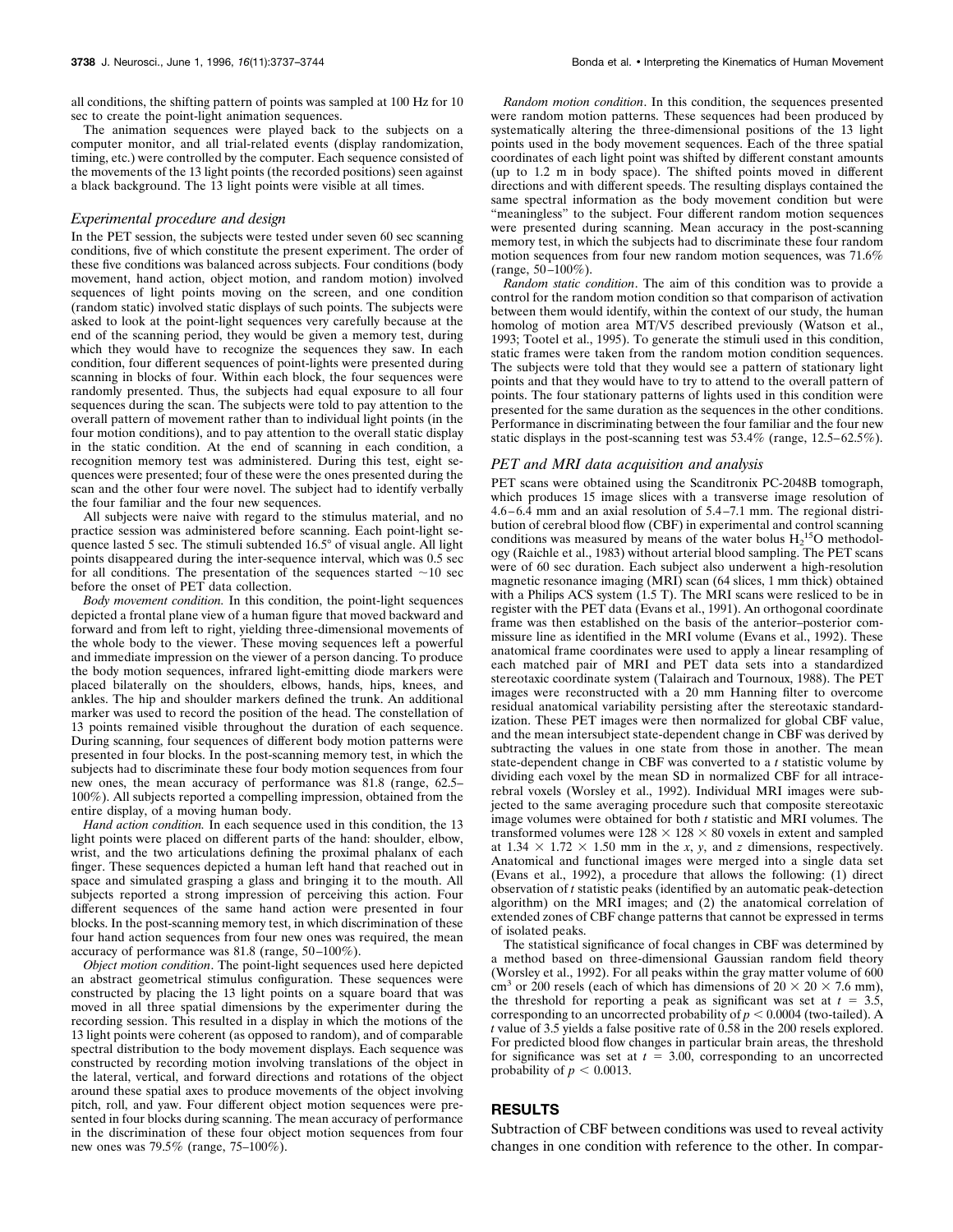ison with the random static condition, the random motion condition revealed bilateral CBF changes within the occipitotemporal junction region, at the confluence of the superior temporal sulcus, the anterior occipital sulcus, and the middle occipital sulcus (Table 1). This region is coextensive with the presumed MT/V5 area, which was activated in previous PET (Watson et al., 1993) and functional MRI (Tootell et al., 1995) studies when activity during the perception of stationary stimuli was compared with activity during the perception of moving stimuli. In the present study, we use this focus as a basis of comparison to evaluate differences in the localization of significant CBF changes, within the superior temporal sulcal cortex, in other conditions.

CBF in the body movement and hand action conditions was compared with CBF in the random motion and object motion conditions. The significant changes in CBF in the hand action and body movement conditions in comparison with the random motion control condition are presented in Tables 2 and 3, respectively. The main pattern of results when the object motion condition was subtracted from the hand action and body movement conditions was essentially the same, and therefore only the differences are presented below.

Table 2 presents the results of the hand action condition compared with the random motion condition. Significant activity was observed within the superior temporal sulcal cortex, in its caudal extent. This activity was confined within the upper bank of the caudal section of the superior temporal sulcus (see Fig. 1) in the left hemisphere. This region may be involved in later stages in the processing of motion-related information within the human dorsal occipital pathway.

Table 3 presents the significant CBF changes in the body movement condition compared with the random motion condition. In contrast to the hand action condition, in the body movement minus random motion subtraction, the significant changes were confined to the rostrocaudal section of the superior temporal sulcus in the right hemisphere (Table 3, Fig. 2). This focus was within the ventral bank of the superior temporal sulcus and the adjacent lateral convexity of the middle temporal gyrus.

An extremely interesting result is the significant activity observed in the amygdala, bilaterally, in the body movement minus random motion subtraction (Table 3, Fig. 3). This activity ex-

## **Table 1. Random motion condition minus random static condition**

| Stereotaxic coordinates |       |       |         |                           |
|-------------------------|-------|-------|---------|---------------------------|
| x                       | y     | z     | t value | Brain area                |
|                         |       |       |         | Right hemisphere          |
| 48                      | -69   | 8     | 8.61    | $MT/V5$ complex           |
| 63                      | $-28$ | 20    | 4.31    | Parietal opercular cortex |
| 44                      | $-23$ | 12    | 4.09    | Vestibular field          |
| 21                      | -9    | 56    | 3.55    | Premotor cortex           |
| 16                      | $-95$ | 18    | 5.03    | Prestriate cortex         |
|                         |       |       |         | Left hemisphere           |
| $-52$                   | $-64$ | 7.5   | 5.84    | $MT/V5$ complex           |
| $-35$                   | $-1$  | $-12$ | 3.58    | Claustrum/ventral putamen |
|                         |       |       |         |                           |

The stereotaxic coordinates (in mm) in this and subsequent tables refer to peaks of statistically significant (see text) changes in normalized CBF. *x*, Medial-to-lateral distance relative to the midline (positive  $=$  right); *y*, anterior-posterior distance relative to the anterior commissure (positive  $=$  anterior); *z*, superior–inferior distance relative to the anterior commissure–posterior commissure line (positive  $=$ superior).

#### **Table 2. Comparison between the hand action and the random motion condition**

Stereotaxic coordinates

| x     | y                        | $\overline{z}$ | t value | Brain area                                           |
|-------|--------------------------|----------------|---------|------------------------------------------------------|
|       |                          |                |         | Hand action condition minus random motion condition  |
|       |                          |                |         | Right hemisphere                                     |
| 46    | -66                      | $-8$           | 5.02    | Ventral temporo-occipital cortex                     |
| 34    | $-80$                    | $-14$          | 3.90    | Prestriate cortex                                    |
|       |                          |                |         | Left hemisphere                                      |
| $-48$ | $-61$                    | 17             | 3.50    | Caudal superior temporal sulcal<br>cortex/upper bank |
| $-45$ | $-33$                    | 35             | 3.07    | Intraparietal sulcus/anterior part                   |
| $-38$ | $-59$                    | $-14$          | 3.58    | Ventral temporo-occipital cortex                     |
| $-25$ | $-97$                    | $-12$          | 4.99    | Prestriate cortex                                    |
|       |                          |                |         | Random motion condition minus hand action condition  |
|       |                          |                |         | Right hemisphere                                     |
| 3     | $-95$                    | $-12$          | 4.30    | Prestriate cortex                                    |
| 5     | $-28$                    | 29             | 4.06    | Posterior cingulate cortex                           |
| 36    | $\overline{\phantom{0}}$ | 3              | 3.61    | Insula                                               |
|       |                          |                |         | Left hemisphere                                      |
| $-20$ | 65                       | 17             | 3.69    | Frontopolar cortex                                   |
|       |                          |                |         |                                                      |

tended into the adjacent entorhinal and perirhinal cortex. Significant changes were also observed in other structures that are architectonically related to the limbic system: the caudal orbitofrontal cortex, the fusiform gyrus, the subcallosal gyrus, and the septum. In addition, activity was observed in striatal areas, such as the nucleus accumbens and the body of the caudate nucleus.

Compared with the object motion condition, the hand action condition showed significant activity in the left caudal-most part of the superior temporal sulcus  $(-49, -68, 15; t = 3.94)$ , whereas the body movement condition showed significant activity in the amygdala bilaterally (Right:  $32, -1, -35$ ;  $t = 3.26$ ; Left:  $-25, -6, -21$ ;  $t = 4.64$ ), confirming the results of the previous subtractions. In addition, there was bilateral activity in the cortex of the superior parietal lobule (Right: 11,  $-63$ ,  $65$ ;  $t = 4$ . 17; Left:  $-23$ ,  $-64$ , 66;  $t = 3.00$ ) in the hand action condition.

Table 4 presents the results of the subtraction of activity between the hand action and body movement conditions. This is a stringent test aimed at revealing CBF changes that are specific to one experimental task compared with the other. Note that the activity in the foci of the left and right superior temporal sulcus was now subtracted out, demonstrating that these regions were involved in both conditions. Therefore, the differential involvement of the superior temporal sulcus in the hand action and body movement conditions, revealed in the comparison of each one with the random motion condition, is relative. The results of the hand action and body movement comparison confirmed the involvement of the caudal superior parietal cortex (Fig. 4) and the adjacent medial part of the intraparietal sulcus in the hand action condition. Significant bilateral activity was also observed in the inferior parietal lobule, extending into the middle and anterior parts of the intraparietal sulcus in the left hemisphere (Fig. 5).

For the body movement task in relation to the hand action task (see Table 4), significant changes were observed within the amyg-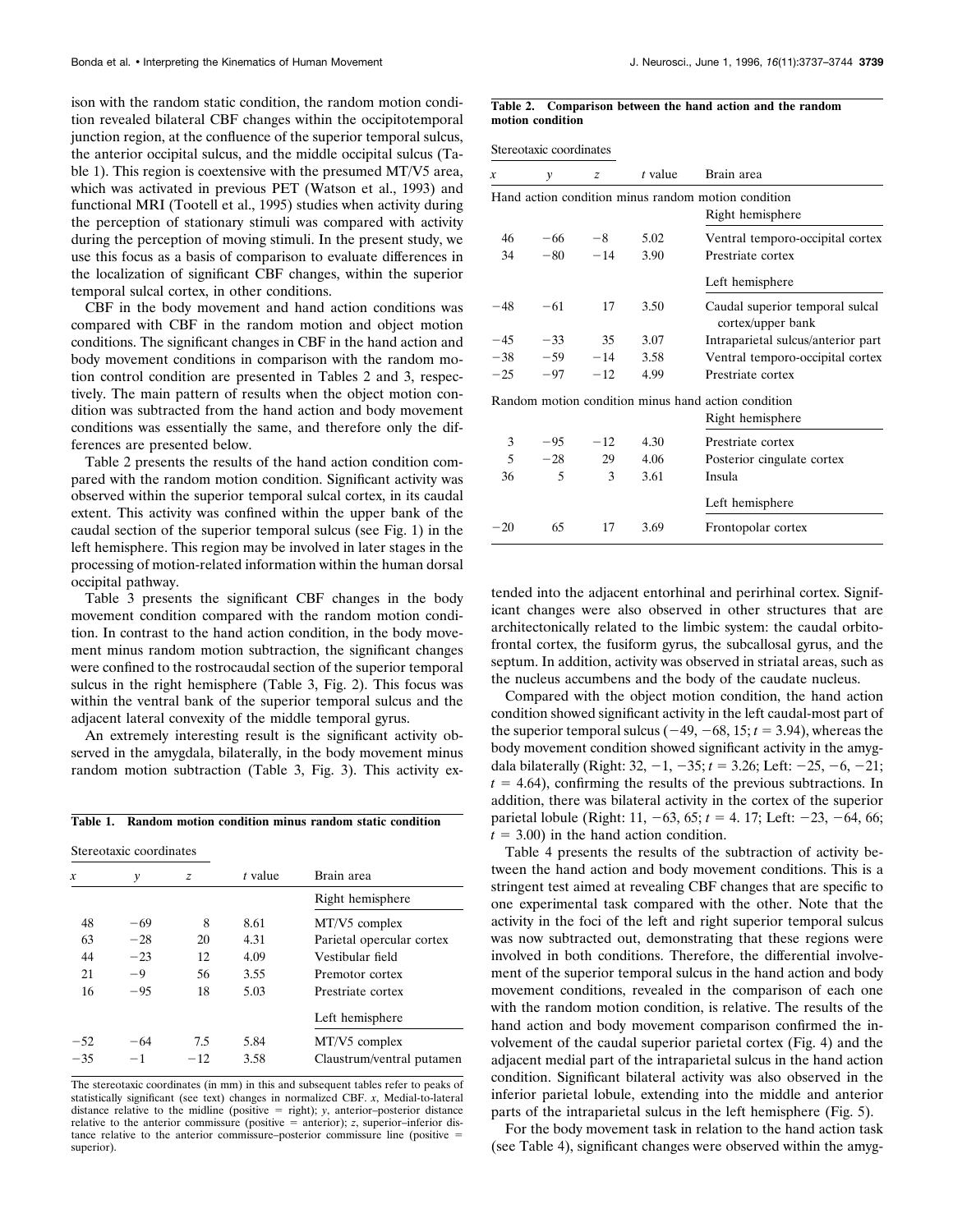### **Table 3. Comparison between the body movement and the random motion condition**

### Stereotaxic coordinates

| x            | y     | z        | $t$ value | Brain area                                                                |
|--------------|-------|----------|-----------|---------------------------------------------------------------------------|
|              |       |          |           | Body movement condition minus random motion condition<br>Right hemisphere |
| 25           | $-7$  | $-14$    | 3.48      | Amygdala                                                                  |
| 21           | $-1$  | $-26$    | 4.03      | Amygdala extending to<br>surrounding entorhinal<br>and perirhinal cortex  |
| 56           | $-54$ | 7.5      | 3.68      | Rostrocaudal superior tem-<br>poral sulcal cortex/lower<br>bank           |
| 46           | $-66$ | -6       | 5.55      | Temporo-occipital cortex                                                  |
| 39           | $-52$ | $^{-20}$ | 3.72      | Temporo-occipital cortex                                                  |
| 26           | 10    | $-17$    | 3.44      | Caudal orbitofrontal cortex                                               |
| $\mathbf{1}$ | 5     | 2        | 3.75      | Septal area                                                               |
| 15           | 25    | $-12$    | 3.98      | Nucleus accumbens/subcal-<br>losal gyrus                                  |
| 32           | $-40$ | 15       | 3.89      | Body of the caudate nu-<br>cleus                                          |
|              |       |          |           | Left hemisphere                                                           |
| $-17$        | -6    | $-24$    | 4.01      | Amygdala extending to<br>surrounding entorhinal<br>and perirhinal cortex  |
| $-31$        | $-39$ | $^{-20}$ | 3.45      | Fusiform gyrus                                                            |
| $-11$        | 10    | $-20$    | 4.01      | Subcallosal gyrus                                                         |
| $-44$        | $-80$ | 4.5      | 4.85      | Prestriate cortex                                                         |
| $-28$        | $-93$ | 12       | 3.84      | Dorsal prestriate cortex                                                  |
| $-25$        | $-81$ | $-29$    | 4.48      | Cerebellum                                                                |
|              |       |          |           | Random motion condition minus body movement condition                     |
|              |       |          |           | Right hemisphere                                                          |
| 23           | $-57$ | 42       | 4.60      | Caudal superior parietal<br>cortex                                        |
| 31           | 1     | 57       | 3.68      | Premotor cortex                                                           |
| 12           | $-28$ | 30       | 3.34      | Posterior cingulate cortex                                                |
| 30           | 46    | $^{-18}$ | 4.89      | Orbitofrontal cortex                                                      |
|              |       |          |           | Left hemisphere                                                           |
| $-15$        | $-70$ | 54       | 5.29      | Superior parieto-occipital<br>junction                                    |
| $-44$        | 50    | 12       | 3.82      | Frontopolar cortex                                                        |

dala bilaterally, confirming once again the preeminent involvement of this structure in the body movement condition.

## **DISCUSSION**

The present experiment explored the neural systems involved in the perception of meaningful body movement. Two types of motion were investigated: one involved goal-directed action of the hand (i.e., imitating the act of reaching toward a glass, picking it up, and bringing it to the mouth), and the other involved an expressive dancing-like movement of the whole body. Perception of a script of goal-directed action of the hand resulted in significant activity within the intraparietal sulcus, as well as in the caudal superior temporal sulcus, both in the left hemisphere (Tables 2, 4, Figs. 1, 5). Furthermore, a direct comparison between these two

#### **Table 4. Comparison between the hand action and the body movement condition**

Stereotaxic coordinates

| x                                           | $\mathcal{V}$ | z     | $t$ value | Brain area                                       |  |
|---------------------------------------------|---------------|-------|-----------|--------------------------------------------------|--|
| Hand action minus body movement condition   |               |       |           |                                                  |  |
|                                             |               |       |           | Right hemisphere                                 |  |
| 58                                          | $-38$         | 38    | 3.50      | Inferior parietal cortex                         |  |
| 19                                          | $-64$         | 56    | 3.43      | Caudal superior parietal cortex                  |  |
|                                             |               |       |           | Left hemisphere                                  |  |
| $-39$                                       | $-47$         | 39    | 3.75      | Intraparietal sulcal cortex/middle<br>part       |  |
| $-51$                                       | $-30$         | 35    | 3.02      | Intraparietal sulcal cortex/anter-<br>ior part   |  |
| $-13$                                       | $-67$         | 54    | 3.52      | Caudal superior parietal cortex                  |  |
| $-27$                                       | $-58$         | $-6$  | 3.59      | Ventral temporo-occipital cortex                 |  |
| $-28$                                       | $-97$         | -9    | 4.61      | Prestriate cortex                                |  |
| Body movement minus hand movement condition |               |       |           |                                                  |  |
|                                             |               |       |           | Right hemisphere                                 |  |
| 28                                          | $-1$          | $-26$ | 4.57      | Amygdala extending to the ento-<br>rhinal cortex |  |
| 35                                          | 10            | $-27$ | 4.64      | Temporopolar cortex                              |  |
| 20                                          | 41            | 50    | 3.80      | Posterior superior frontal cortex                |  |
|                                             |               |       |           | Left hemisphere                                  |  |
| $-12$                                       | $-6$          | $-24$ | 3.77      | Amygdala extending to the ento-<br>rhinal cortex |  |
| $-5$                                        | 15            | $-17$ | 5.25      | Subcallosal gyrus                                |  |
| $-29$                                       | 15            | $-30$ | 4.26      | Temporopolar cortex                              |  |
| $-7$                                        | 58            | 26    | 3.59      | Medial frontal cortex                            |  |

types of biological movements (see Table 4) showed that the perception of the action of the hand yielded the strongest activity within the parietal cortex (Table 4, Fig. 5). This finding is of considerable interest in the context of an extensive literature going back to the pioneering work of Liepmann (1908), which has consistently shown that left posterior cortical lesions give rise to severe disturbances in the production and comprehension of goal-directed reaching (Fisk and Goodale, 1988; Winstein and Pohl, 1995). It has been suggested that the involvement of the left hemisphere in the control of action may be related to the temporal segmentation of the discrete components of the movement (Kimura, 1982).

Single-cell recording studies in behaving monkeys have shown that activity within the intraparietal sulcus and adjacent inferior parietal cortex is critical for the conversion of the retinal coordinates of visual stimuli into a body-centered frame of reference and the integration of visual with somatosensory and vestibular signals necessary for motor planning (Mountcastle et al., 1975; for review, see Andersen, 1987). Furthermore, it has been shown that there is a class of neurons in the intraparietal sulcus and adjacent inferior parietal cortex that have response properties relating the pattern of hand movement to the visuospatial characteristics of the object to be manipulated (Taira et al., 1990; Sakata et al., 1992). More recently, Sakata and colleagues (1995) demonstrated that the majority of these highly selective "hand manipulation" neurons were located in the rostral part of the ventral bank of the intraparietal sulcus. Injection of muscimol into this region resulted in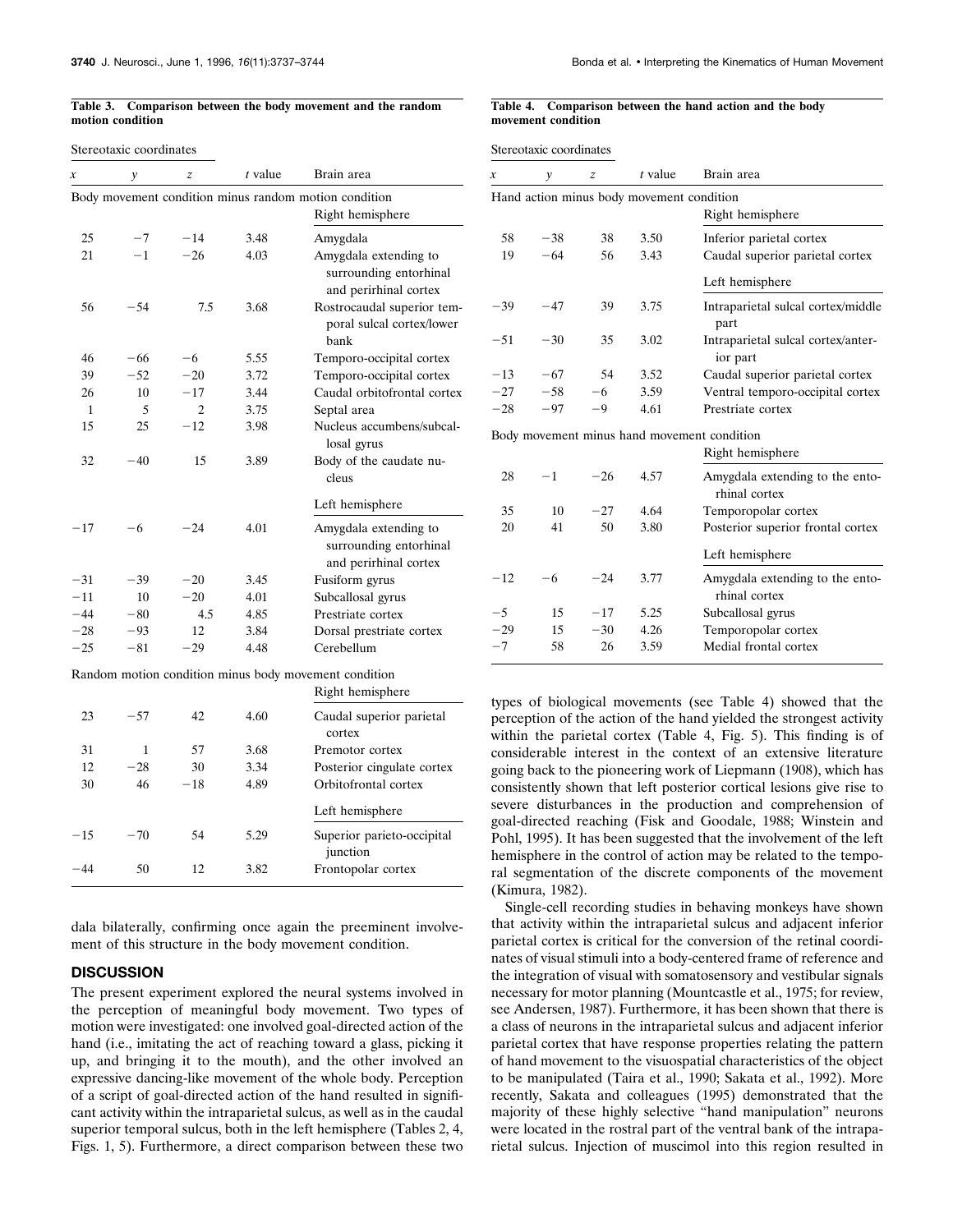

*Figure 1.* Merged PET–MRI sections at  $x = -48$  (sagittal section) and  $y =$  $-61$  (coronal section) to illustrate the activity within the upper bank of the left caudal superior temporal sulcus, in the hand action minus random motion condition. Note that the activity extends into the posterior temporo-occipital region. *sts*, Superior temporal sulcus. In the coronal section, the subject's left is on the left side.



*Figure 2.* Coronal merged PET–MRI section at  $y = -60$  to illustrate activity in the lower bank of the right rostrocaudal superior temporal sulcus and adjacent temporal cortex in the body movement minus random motion condition.



*Figure 3.* Coronal merged PET–MRI section at  $y = -1$  to illustrate activity within the amygdala in the body movement minus random motion condition. Note that the activity is more intense on the right side.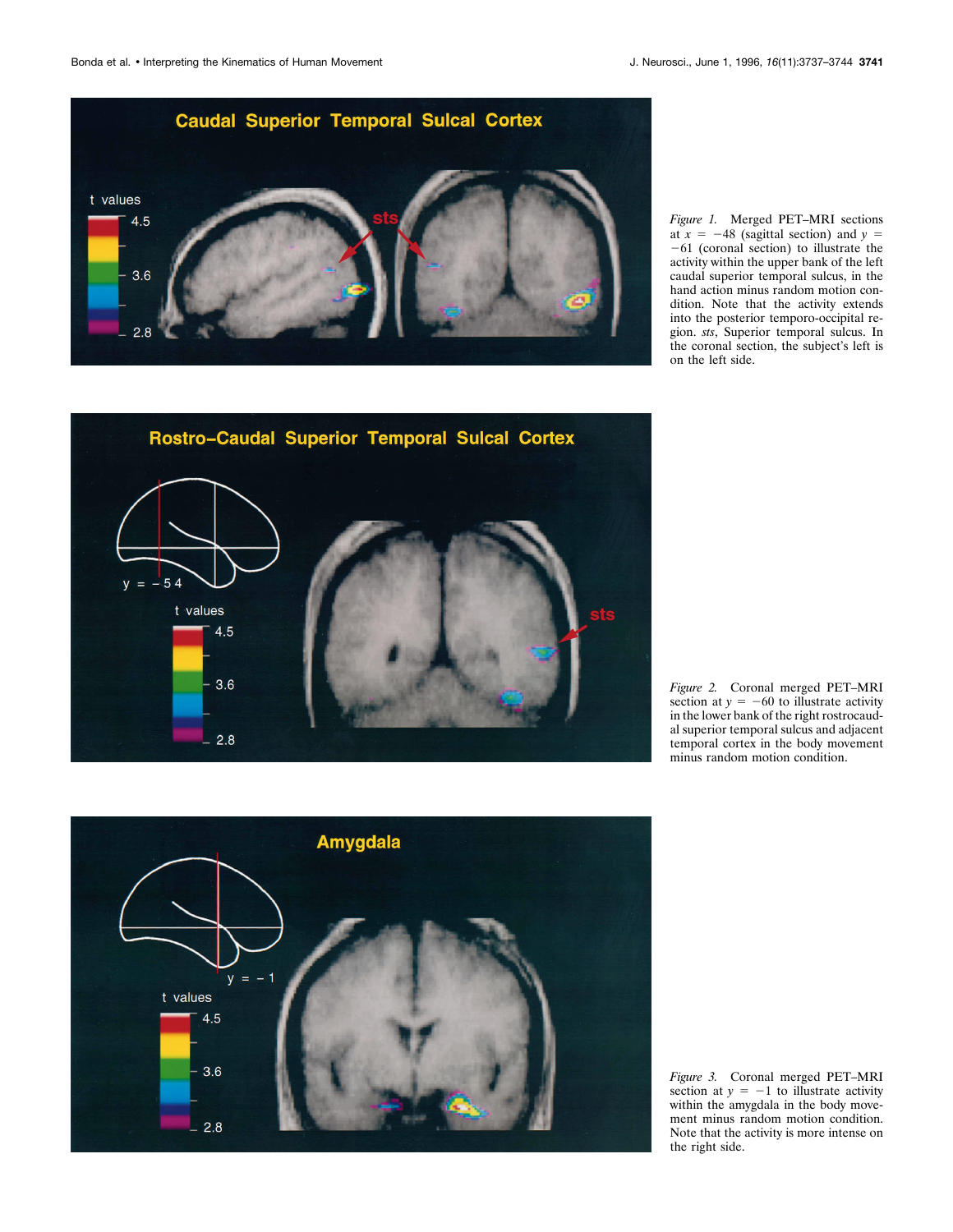

*Figure 4.* Coronal merged PET–MRI section at  $y = -67$  to illustrate activity within the caudal superior parietal cortex in the hand action minus body movement condition. Note that the activity lies medial to the intraparietal sulcus.

marked disorders in the preshaping of the hand during the manipulation of an object (Gallese et al., 1994). It is of considerable interest that our activation foci within the intraparietal sulcus in the hand action condition (Table 4, Fig. 5) extended from its midsection all the way to the anterior tip. There was no significant activity in the caudal part of the intraparietal sulcus.

The cortex of the intraparietal sulcus and adjacent inferior parietal lobule receives input from several areas within the caudal superior temporal sulcus that is involved in visual motion perception (Maunsell and Van Essen, 1983; Andersen et al., 1990; Boussaoud et al., 1990). Recent functional neuroimaging studies have shown that the presumed homolog of the motion area MT/V5 in the human brain lies at the tip of the ascending limb of the inferior temporal sulcus, namely at the dorsal border between the temporal and occipital lobes (Watson et al., 1993; Tootel et al., 1995). This area was activated when random motion was compared with static displays. In the present study, activity was also observed in this region in the random motion minus random static condition (Table 1). Thus, the hand action minus random motion condition reveals activation in which the effect of baseline random motion has been removed. This subtraction demonstrated a significant activity focus within the left caudal superior temporal sulcus (Table 2, Fig. 1) that was located dorsal to the presumed MT/V5 homolog and probably represents activity in higher-order areas in the dorsally directed "motion" system leading to the parietal cortex. In this context, it is significant that posterior lesions of the superior temporal sulcus, as with those of the inferior parietal lobule, impair the monkey's ability to move an object with its hand within a particular spatial trajectory (Petrides and Iversen, 1979).

The present study has revealed the important role of temporoparietal interactions involving the caudal superior temporal sulcus and the intraparietal sulcus, both in the left hemisphere, and the superior parietal cortex for the interpretation of scripts of goal-directed hand action. In an earlier study, we had shown that the left intraparietal sulcus and the superior parietal cortex were



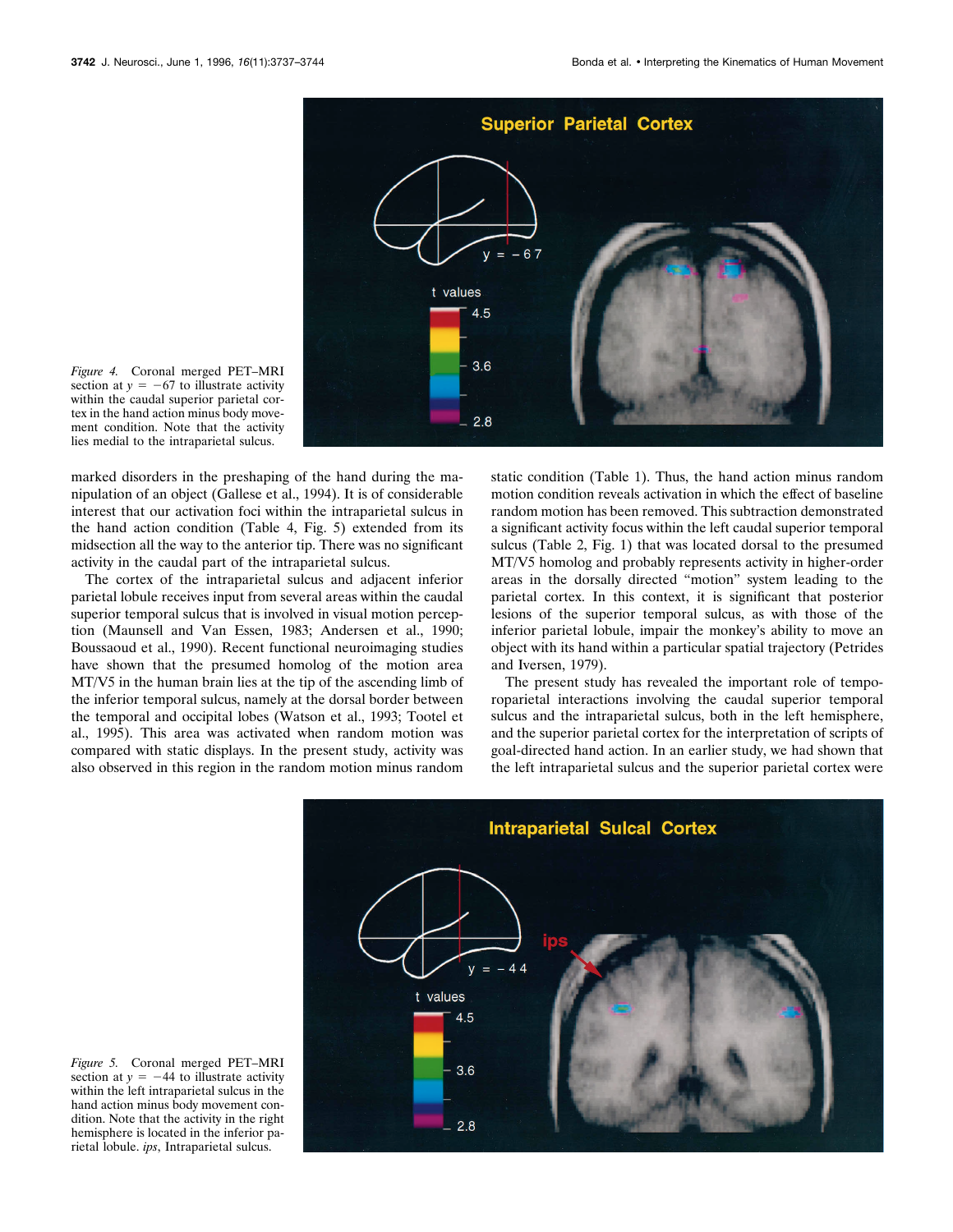engaged when the subject was mentally transforming the position of his own hand (Bonda et al., 1995b). Thus, the perception of another person's action involves parietal systems underlying men-

tal transformations of the body. A striking contrast between the activation patterns observed in relation to the two instances of biological motion investigated here lies in the involvement of the limbic structures. The body movement condition, but not the hand action condition, resulted in an increase in CBF within the amygdaloid region (Table 3, Fig. 3) and other limbic structures that are closely interconnected with the amygdala, such as the subcallosal gyrus, the septal area, and the caudal orbitofrontal cortex (Table 3). The increased activity in the amygdala in the body movement condition was a consistent finding and was confirmed in three separate subtractions: body movement minus random motion, body movement minus hand action, and body movement minus object motion.

The amygdaloid system has been traditionally discussed in terms of its involvement in stimulus-reward associations (Jones and Mishkin, 1972) and in the experience of various emotional states, such as fear (Gloor et al., 1982). Electrical stimulation of the amygdala in experimental animals (Ursin and Kaada, 1960; Kaada, 1972) and humans (Mark et al., 1972) evokes stereotyped motor patterns of defense, flight, orienting movements, etc. Lesions of the amygdala in the monkey severely impair behaviors necessary for the establishment and maintenance of social bonds (Rosvold et al., 1954; Steklis and Kling, 1985). For instance, such monkeys exhibit virtual absence of conspecific communication gestures (Dicks et al., 1969) and respond inappropriately to solicitation signals by normal monkeys (Kling and Cornell, 1971). Patients with amygdala lesions perform inadequately in perceptual tasks requiring recognition of facial expressions (Jacobson, 1986; Adolphs et al., 1994; Young et al., 1995). In the context of these data, we propose that the activity in the amygdala may reflect the emotional dis-position experienced by the perceiver in response to the behavior perceived. The present PET findings provide a demonstration of functional interactions between the temporal neocortex, endpoint of the visual perceptual system (Mishkin, 1982), and the amygdala. Note that the activity in the amygdala was restricted predominantly to the right hemisphere, the function of which has been related to emotional processing (for review, see Heilman et al., 1993).

The body movement condition also yielded significant activity in the lower bank of the rostrocaudal portion of the superior temporal sulcus, as well as in the adjacent middle temporal cortex (Table 3, Fig. 2). In the monkey, this part of the superior temporal sulcus and adjacent temporal cortex, which comprises primarily unimodal visual cortex (Seltzer and Pandya, 1978), is extensively connected with the amygdala (Aggleton, 1980; Amaral and Price, 1984; Yukie et al., 1990). Consistent with the PET findings, a patient with lesion involving the dorsal occipitoparietal cortex, but sparing the temporal lobe, showed specific deficits in many early aspects of motion analysis but normal performance in the recognition of patterns of light dots representing whole body movements (Vaina et al., 1990). Interestingly, some neurons in the superior temporal sulcus of the monkey, recorded in its anterior upper bank, were first reported by Bruce et al. (1981) to respond selectively to body movements, an observation subsequently confirmed by others (Perrett et al., 1985; Oram and Perrett, 1994).

The present study has demonstrated that the interpretation of different types of biological motion engages brain systems in a differential manner. Consistent with this is psychophysical evidence that different mechanisms operate for the perceptual analysis of various categories of biological motion (Dittrich, 1993). The perception of scripts of goal-directed hand action selectively activated areas in the posterior part of the left hemisphere within the intraparietal sulcus and the caudal superior temporal sulcus. By contrast, the perception of signs embedded in expressive body movements involves interaction between temporal neocortex and limbic areas critical for emotional effector patterns of behavior.

## **REFERENCES**

- Adolphs R, Tranel D, Damasio H, Damasio A (1994) Impaired recognition of emotion in facial expressions following bilateral damage to the human amygdala. Nature 372:669 – 672.
- Aggleton JP, Burton MJ, Passingham RE (1980) Cortical and subcortical afferents to the amygdala of the rhesus monkey (*Macaca mulatta*). Brain Res 190:347–368.
- Amaral DG, Price JL (1984) Amygdalo-cortical projections in the monkey (*Macaca fascicularis*). J Comp Neurol 230:465– 496.
- Andersen RA (1987) Inferior parietal lobule function in spatial perception and visuomotor integration. In: Handbook of physiology, The nervous system, Vol 5 (Plum F, Mountcastle VB, Geiger SR, eds), pp 483–518. Bethesda, MD: American Physiological Society.
- Andersen RA, Asanuma C, Essik G, Siegel RM (1990) Corticocortical connections of anatomically and physiologically defined subdivisions within the inferior parietal lobule. J Comp Neurol 269:65–113.
- Boussaoud DB, Ungerleider LG, Desimone R (1990) Pathways for motion analysis: cortical connections of the medial superior temporal and fundus of the superior temporal visual areas in the macaque. J Comp Neurol 269:462– 495.
- Bonda E, Petrides M, Ostry D, Evans A (1995a) Neural correlates of the perception of action in the human parietal cortex. Soc Neurosci Abstr 21:695.
- Bonda E, Petrides M, Frey S, Evans A (1995b) Neural correlates of mental transformations of the body-in-space. Proc Natl Acad Sci USA 92:11181–11184.
- Bruce CJ, Desimone R, Gross CG (1981) Visual properties of neurones in a polysensory area in the superior temporal sulcus of the macaque. J Neurophysiol 46:369 –384.
- De Renzi E, Lucchelli F (1988) Ideational apraxia. Brain 111:1173–1185.
- Dicks D, Meyers RE, Kling A (1969) Uncus and amygdala lesions: effects on social behavior in the free-ranging rhesus monkey. Science 165:69 –71.
- Dittrich WH (1993) Action categories and the perception of biological motion. Perception 22:15–22.
- Evans AC, Marrett S, Torrescorzo J, Ku S, Collins L (1991) MRI-PET correlation in three dimensions using a volume-of-interest (VOI) atlas. J Cereb Blood Flow Metab 11:69 –78.
- Evans AC, Marrett S, Neelin P, Collins L, Worsley K, Dai W, Milot S, Meyer E, Bub D (1992) Anatomical mapping of functional activation in stereotactic coordinate space. NeuroImage 1:43–53.
- Fisk JD, Goodale MA (1988) The effects of unilateral brain damage on visually guided reaching: hemispheric differences in the nature of the deficit. Exp Brain Res 72:425– 435.
- Gallese V, Murata A, Kaseda M, Niki N, Sakata H (1994) Deficit of hand preshaping after muscimol injection in monkey parietal cortex. Neuro-Report 5:1525–1529.
- Geschwind N (1967) The apraxias. In: Phenomenology of will and action. (Straus EW, Griffith RM, eds), pp 91–102. Pittsburgh: Duquesne UP.
- Gloor P, Olivier A, Quesney LF, Andermann F, Horowitz S (1982) The role of the limbic system in experiential phenomena of temporal lobe epilepsy. Ann Neurol 12:129 –144.
- Goodale MA, Milner AD, Jacobson LS, Carey DP (1991) A neurological dissociation between perceiving objects and grasping them. Nature 349:154 –156.
- Graziano MSA, Andersen RA, Snowden RJ (1994) Tuning of MST neurons to spiral motions. J Neurosci 14:54-67.
- Heilman KM, Bowers D, Valenstein E (1993) Emotional disorders with neurological diseases. In: Clinical neuropsychology, (Heilman KM, Valenstein E, eds), pp 461-497. New York: Oxford UP.
- Jacobson R (1986) Disorders of facial recognition, social behaviour and affect after combined bilateral amygdalotomy and subcaudate tractotomy-a clinical and experimental study. Psychol Med 16:439 – 450.
- Johansson G (1973) Visual perception of biological motion and a model of its analysis. Percept Psychophys 14:202–211.